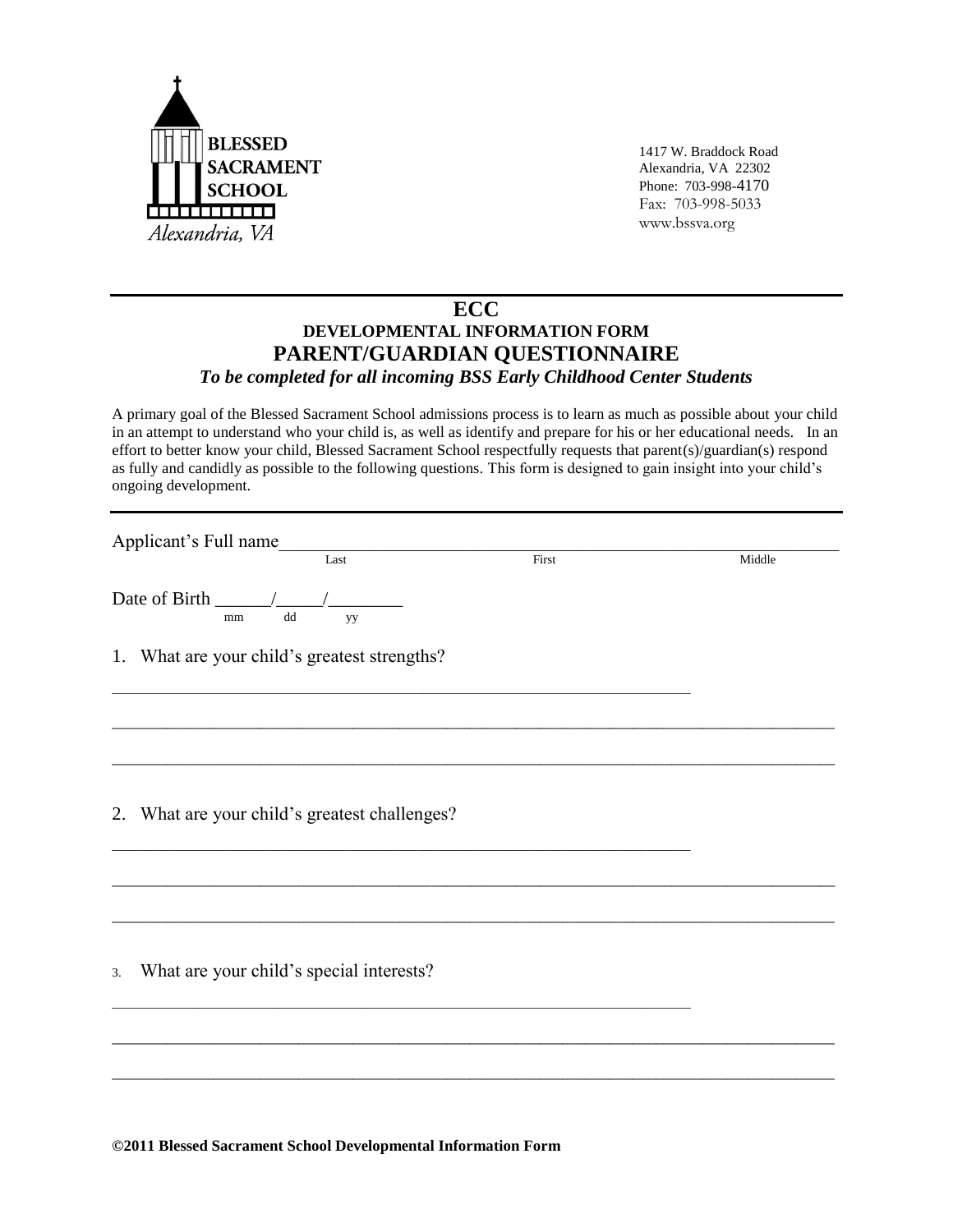| 4. Is your child toilet trained?<br><b>BSS</b> Developmental Information & Parent/Guardian Questionnaire (Cont'd.) |             |                    |  |  |
|--------------------------------------------------------------------------------------------------------------------|-------------|--------------------|--|--|
| 5. Has your child ever attended preschool or daycare (or both)?                                                    | $\Box$ Yes* | $\overline{N_{0}}$ |  |  |
| *If yes, RSS Teacher/Childcare Provider Comment Form must also be completed                                        |             |                    |  |  |

*\*If yes, BSS Teacher/Childcare Provider Comment Form must also be completed. Name(s) of preschool/daycare/childcare provider*:\_\_\_\_\_\_\_\_\_\_\_\_\_\_\_\_\_\_\_\_\_\_\_\_\_\_\_\_\_\_\_\_\_\_\_\_\_

## *Please take a moment to reflect on your child's development and share with us this helpful information. Thank you.*

| Does your child:                                                  | <b>Regularly</b> |                | <b>Sometimes</b> |                   | <b>Not</b><br><b>Observed</b> |
|-------------------------------------------------------------------|------------------|----------------|------------------|-------------------|-------------------------------|
|                                                                   | $\mathbf{1}$     | $\overline{2}$ | 3                | $\overline{4}$    | 5                             |
| Spontaneously show affection for familiar people                  | П                | $\mathbf{L}$   | $\Box$           | $\Box$            | $\Box$                        |
| Interact nonverbally with others (smiles, waves, nods)            | $\Box$           | $\Box$         | $\Box$           | $\Box$            | П                             |
| Understand the concept of mine, his, or hers                      | П                | П              | П                | П                 | П                             |
| Take turns when playing games                                     | П                | П              | $\mathbf{L}$     | П                 |                               |
| Separate from parent without crying                               | $\Box$           | $\mathbf{1}$   | $\mathbf{L}$     |                   |                               |
| Display independence                                              | $\vert$          | $\mathbf{L}$   | $\Box$           | $\mathbf{L}$      | $\Box$                        |
| Demonstrate the capacity to empathize                             | $\mathbf{L}$     | $\mathbf{L}$   | $\mathbf{L}$     | $\Box$            | $\Box$                        |
| Express frustration appropriately                                 | $\Box$           | $\Box$         | $\Box$           | П                 | $\Box$                        |
| Speak clearly enough for most non-family<br>members to understand | П                | П              | $\Box$           | $\vert \ \ \vert$ |                               |
| Speak in complete sentences                                       | $\Box$           | $\Box$         | $\Box$           | $\mathbf{L}$      | $\mathbf{L}$                  |
| Communicate needs and wants                                       | $\mathbf{L}$     | П              | П                | $\Box$            | $\mathbf{L}$                  |
| Follow multi-step instructions                                    | П                | П              | П                | П                 | П                             |
| Have experience playing with other children                       | $\Box$           | $\Box$         | $\Box$           | $\Box$            | П                             |
| Socialize well with siblings                                      | $\Box$           | $\Box$         | $\Box$           | $\Box$            | П                             |
| Demand a lot of adult attention                                   | П                | $\mathbf{L}$   | П                |                   |                               |